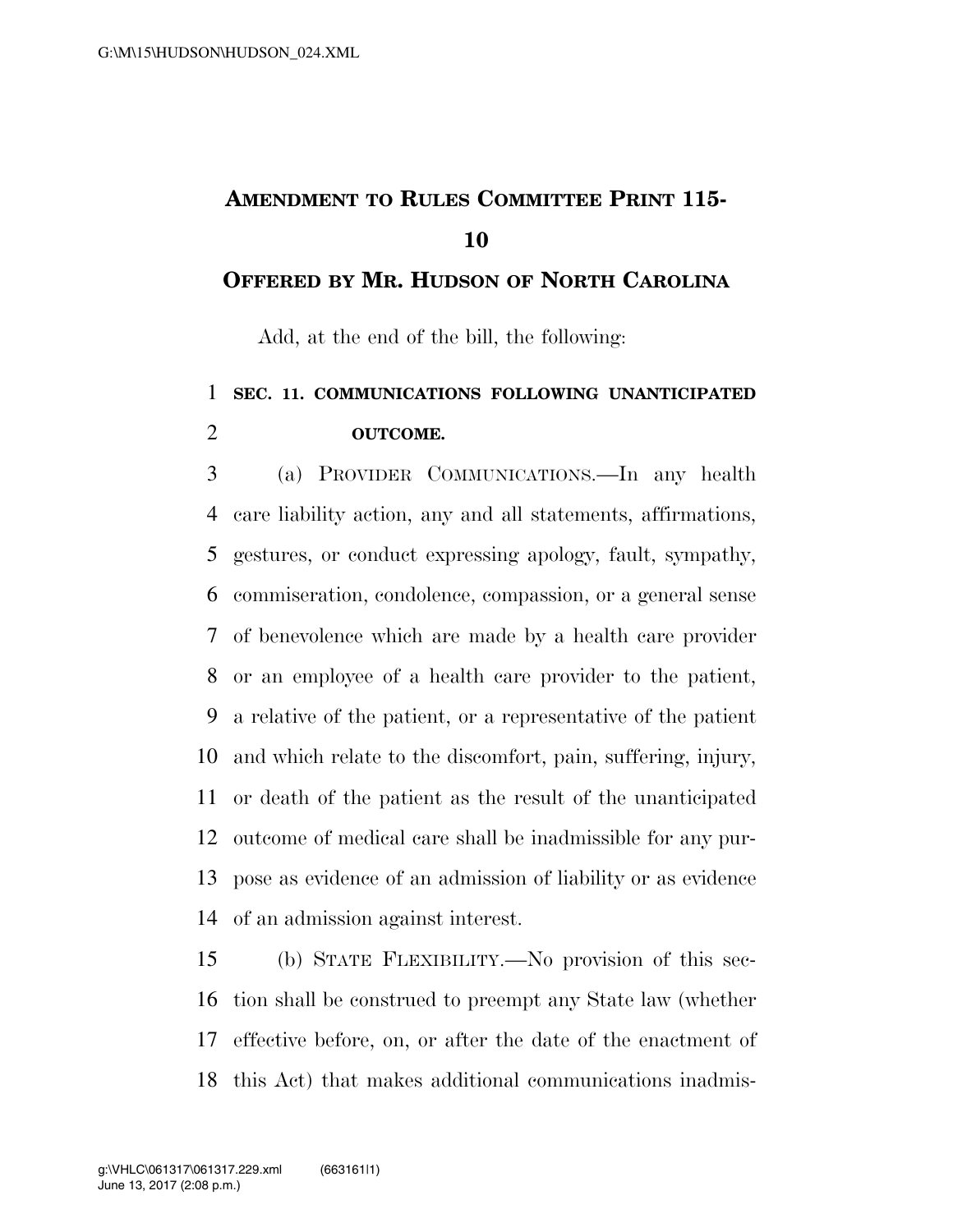sible as evidence of an admission of liability or as evidence of an admission against interest.

#### **SEC. 12. EXPERT WITNESS QUALIFICATIONS.**

 (a) IN GENERAL.—In any health care lawsuit, an in- dividual shall not give expert testimony on the appropriate standard of practice or care involved unless the individual is licensed as a health professional in one or more States and the individual meets the following criteria:

 (1) If the party against whom or on whose be- half the testimony is to be offered is or claims to be a specialist, the expert witness shall specialize at the time of the occurrence that is the basis for the law- suit in the same specialty or claimed specialty as the party against whom or on whose behalf the testi- mony is to be offered. If the party against whom or on whose behalf the testimony is to be offered is or claims to be a specialist who is board certified, the expert witness shall be a specialist who is board cer-tified in that specialty or claimed specialty.

 (2) During the 1-year period immediately pre- ceding the occurrence of the action that gave rise to the lawsuit, the expert witness shall have devoted a majority of the individual's professional time to one or more of the following: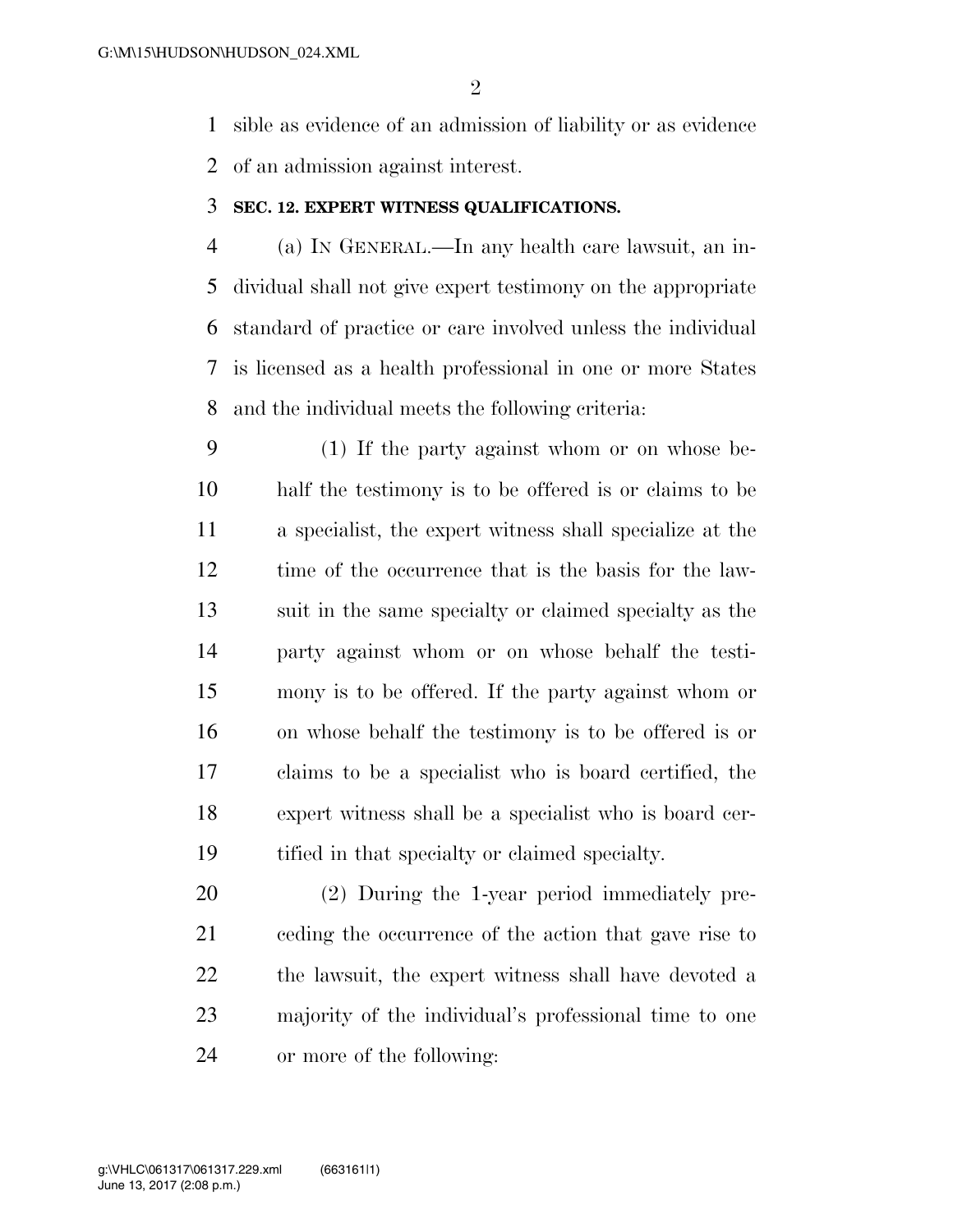(A) The active clinical practice of the same health profession as the defendant and, if the defendant is or claims to be a specialist, in the same specialty or claimed specialty.

 (B) The instruction of students in an ac- credited health professional school or accredited residency or clinical research program in the same health profession as the defendant and, if the defendant is or claims to be a specialist, in an accredited health professional school or ac- credited residency or clinical research program in the same specialty or claimed specialty.

 (3) If the defendant is a general practitioner, the expert witness shall have devoted a majority of the witness's professional time in the 1-year period preceding the occurrence of the action giving rise to the lawsuit to one or more of the following:

 (A) Active clinical practice as a general practitioner.

 (B) Instruction of students in an accred- ited health professional school or accredited residency or clinical research program in the same health profession as the defendant.

 (b) LAWSUITS AGAINST ENTITIES.—If the defendant in a health care lawsuit is an entity that employs a person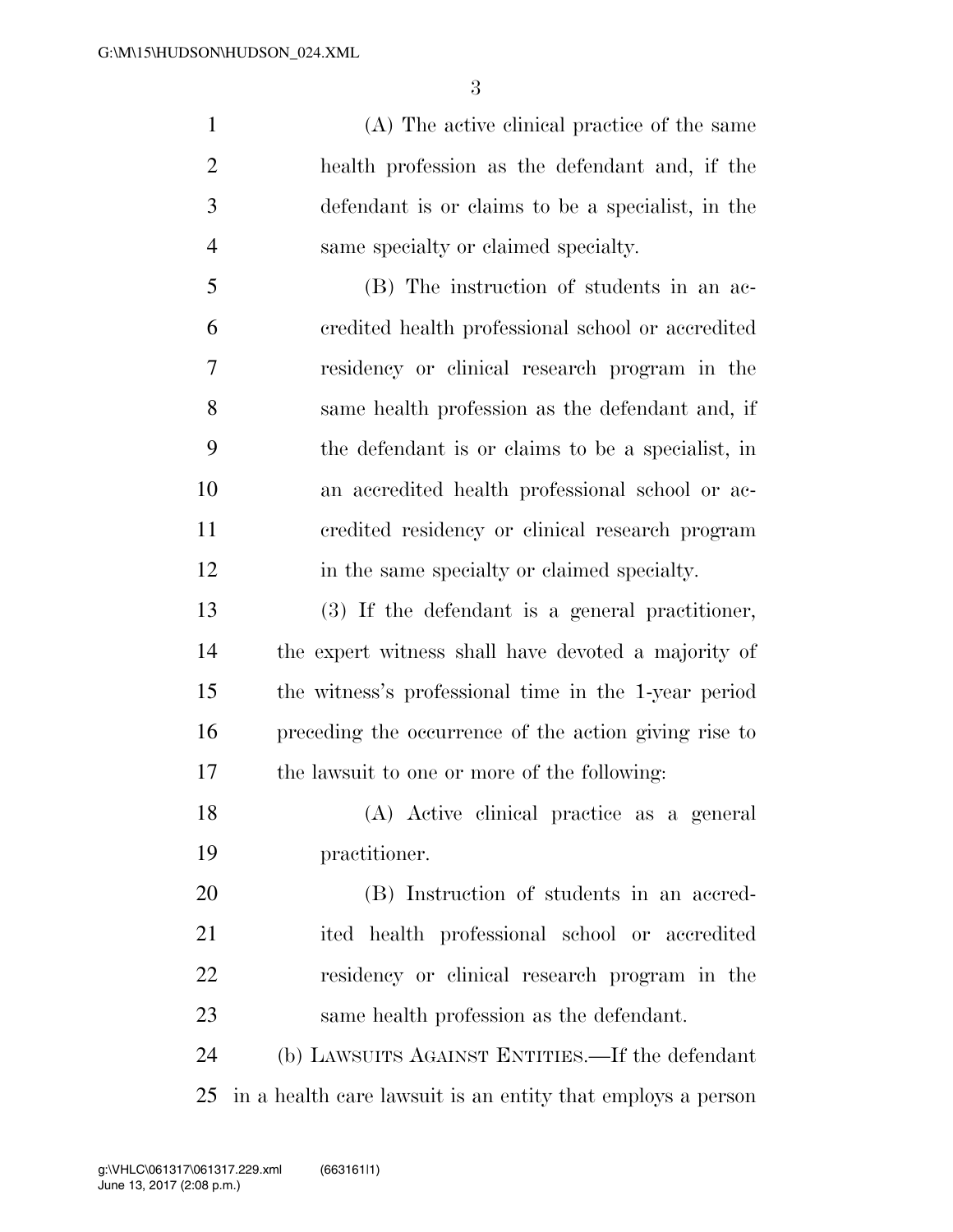against whom or on whose behalf the testimony is offered, the provisions of subsection (a) apply as if the person were the party or defendant against whom or on whose behalf the testimony is offered.

 (c) POWER OF COURT.—Nothing in this subsection shall limit the power of the trial court in a health care lawsuit to disqualify an expert witness on grounds other than the qualifications set forth under this subsection.

 (d) LIMITATION.—An expert witness in a health care lawsuit shall not be permitted to testify if the fee of the witness is in any way contingent on the outcome of the lawsuit.

 (e) STATE FLEXIBILITY.—No provision of this sec- tion shall be construed to preempt any State law (whether effective before, on, or after the date of the enactment of this Act) that places additional qualification requirements upon any individual testifying as an expert witness.

#### **SEC. 13. AFFIDAVIT OF MERIT.**

 (a) REQUIRED FILING.—Subject to subsection (b), the plaintiff in a health care lawsuit alleging negligence or, if the plaintiff is represented by an attorney, the plain- tiff's attorney shall file simultaneously with the health care lawsuit an affidavit of merit signed by a health pro- fessional who meets the requirements for an expert wit-ness under section 14 of this Act. The affidavit of merit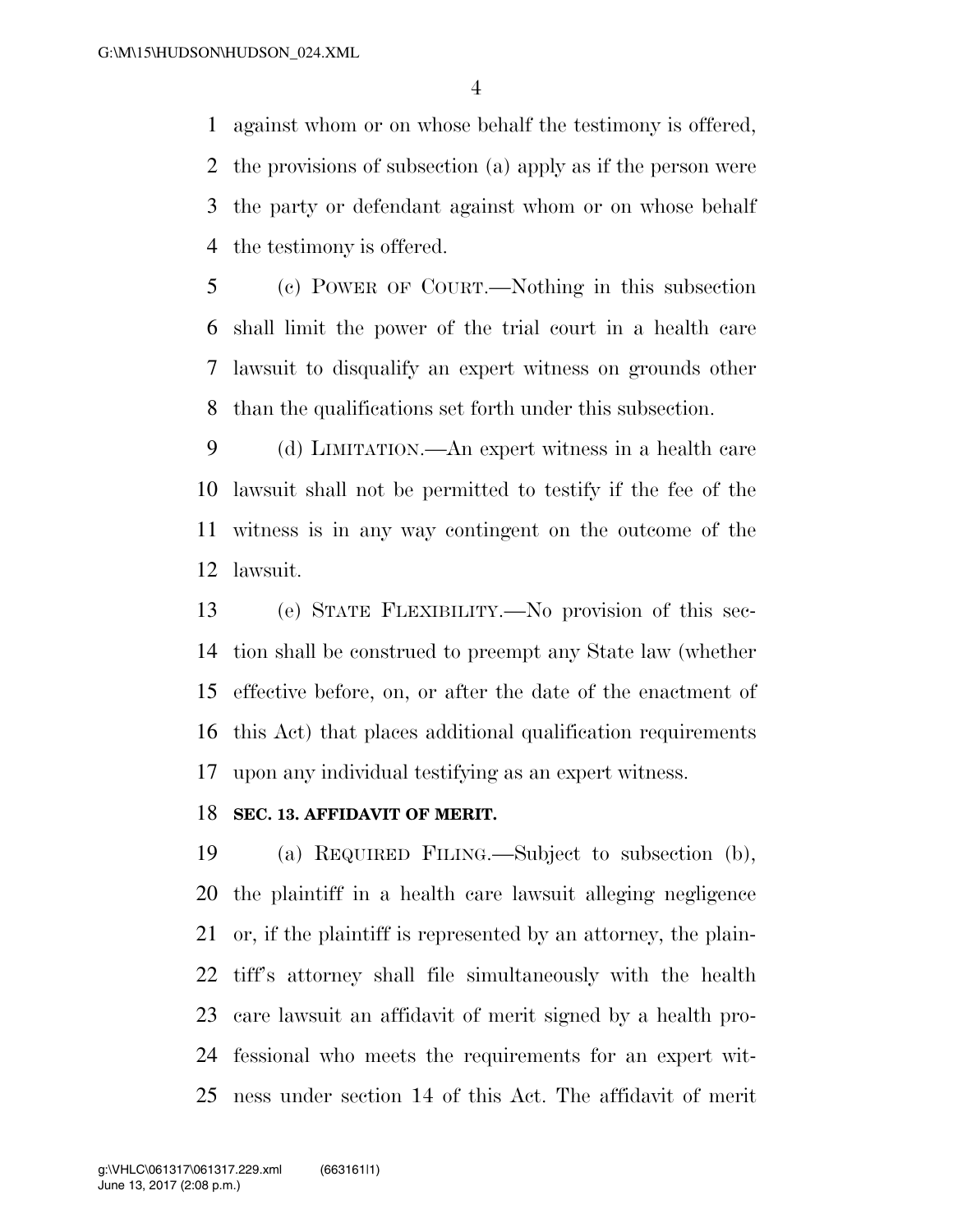shall certify that the health professional has reviewed the notice and all medical records supplied to him or her by the plaintiff's attorney concerning the allegations con- tained in the notice and shall contain a statement of each of the following:

 (1) The applicable standard of practice or care. (2) The health professional's opinion that the applicable standard of practice or care was breached by the health professional or health facility receiving the notice.

 (3) The actions that should have been taken or omitted by the health professional or health facility in order to have complied with the applicable stand-ard of practice or care.

 (4) The manner in which the breach of the standard of practice or care was the proximate cause of the injury alleged in the notice.

(5) A listing of the medical records reviewed.

 (b) FILING EXTENSION.—Upon motion of a party for good cause shown, the court in which the complaint is filed may grant the plaintiff or, if the plaintiff is represented by an attorney, the plaintiff's attorney an additional 28 days in which to file the affidavit required under sub-section (a).